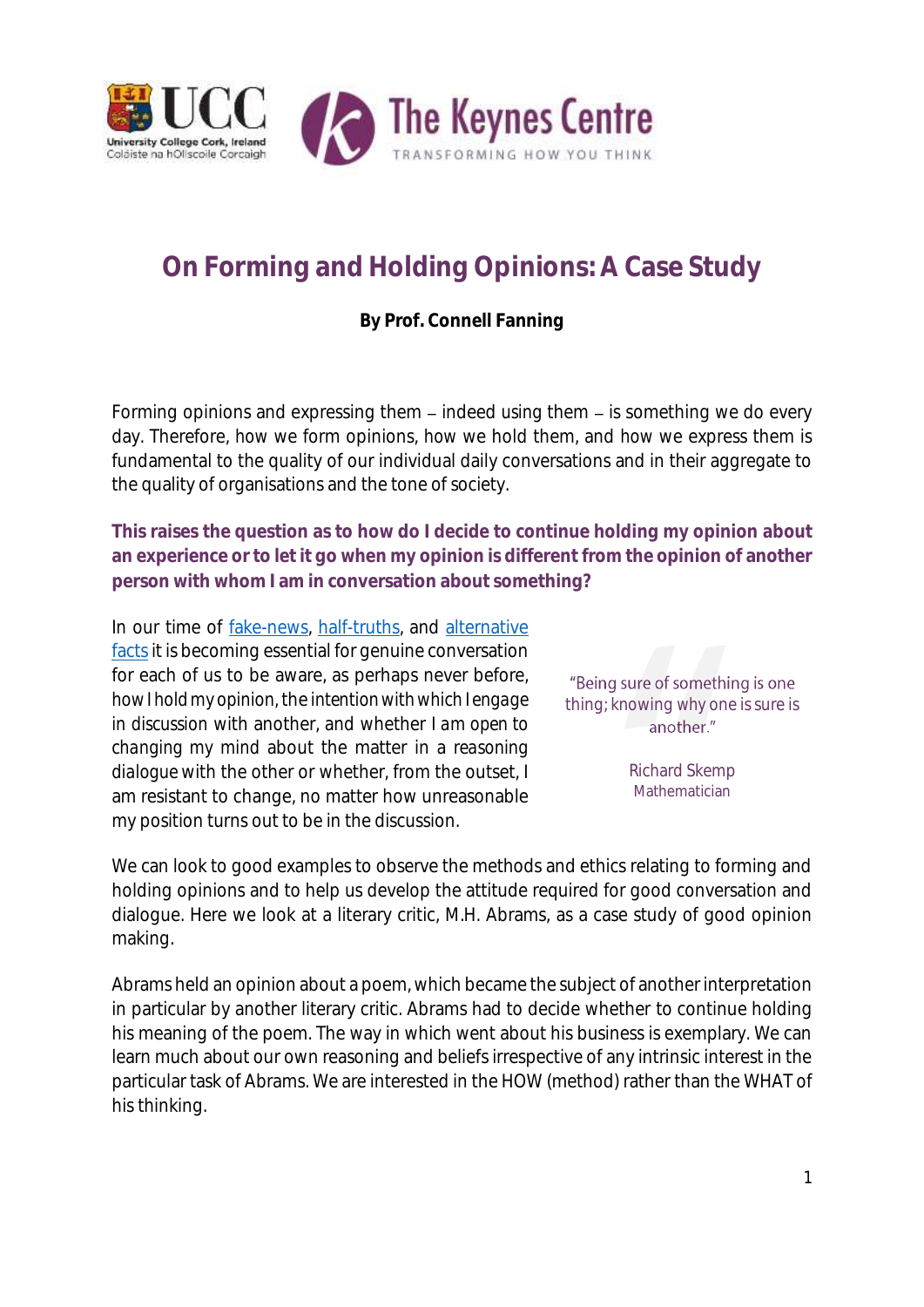#### **JUDGMENTS AND OPINIONS**

These matters raise four other questions about which we turn to some ideas of Hannah Arendt about opinions for guidance:

## **what is an 'opinion'?**

Forming an opinion involves making a 'judgment' and, when we have made a judgment, we *express the judgment publicly* to others as our 'opinion'.

**Why do we express our opinions to other people?**

In addressing our opinion to others, we are making a claim on their attention *and* (at least tacitly) making a claim for their agreement to our opinion about an experience of something, *i.e.,* something about which we have made a judgment that it is good/bad, right/wrong, beautiful/ugly. Every man prefers belief to the exercise of judgment."

In doing so, although our judgment is subjective, *i.e.,* our own personal experience, we are appealing to faculties of mind which are

Seneca (4 BCE- 65ACE) Philosopher

inherently common to all minds. (A judgment /opinion which we keep to ourselves might be considered a 'thought', temporary or otherwise, passing through our minds.)

**How do we form our opinions?**

One of the main elements of Hannah Arendt's Theory is that

- (i)  $\mu$ <sub>...</sub>.our decisions about right and wrong [our judgments] will *depend upon our choice of company*
- (ii) *d*...this company is chosen by thinking in examples, in examples of persons dead or alive, real or fictitious, and in examples of incidents past or present."

Judgment is nurtured by the 'company we choose', the company we keep through our lives - 'those' with whom we spend our time and engage in dialogue.

**How do we develop our power of judgment?**

*Choosing One's Company* is the key to developing one's power of judgment. We can develop our power of judgment over time by engaging in direct (personal) or indirect (exemplary) experiences. We can move from simplistic or crude judgments to more refined and sustainable ones. We develop our inherited dispositions,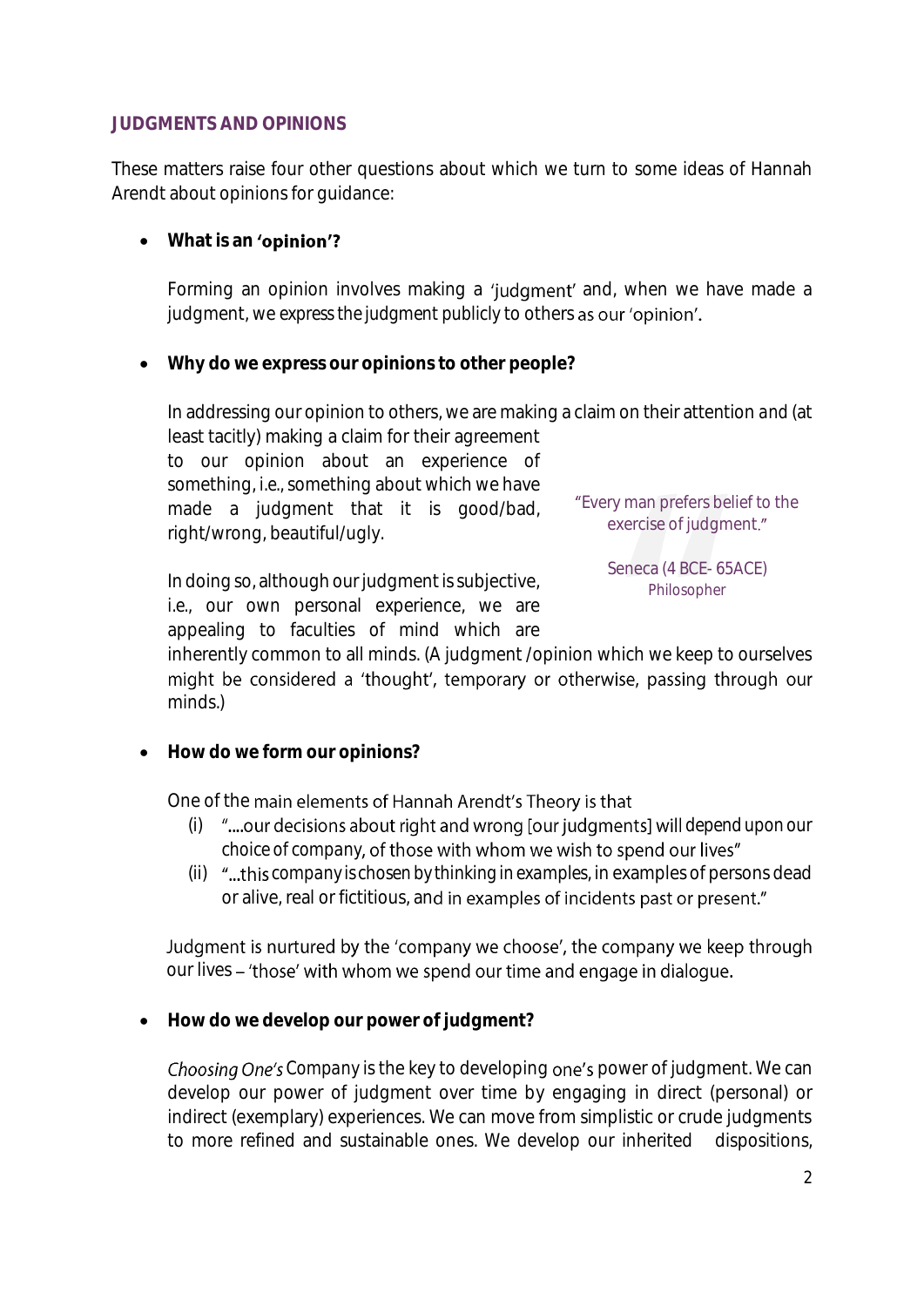initially, by being exposed to examples by people who influence us and, later, by exposing ourselves to further examples.

Returning to the main question, about how we decide to continue holding an opinion or to let it go when it differs from the opinion of another, Arendt theory would suggest that exemplars ('company') help us think about that question.

As a source of exemplars *good company* - literary criticism provides many examples of how to judge claims about whether something is good or bad, right or wrong, beautiful or ugly. Specifically, following Arendt that we must think in examples, we look to observe an opinion being formed on the basis of a series of judgments.

"If the cultivation of the understanding consists in one thing more than in another, it is merely in learning the grounds of one's own opinion."

> John Stuart Mill Philosopher

We will look at a case of a critic exploring whether a particular poem has a right or wrong reading, or, more generally, dealing with the question: what is the meaning of a poem when there is no one way to read it?

#### **AN EXEMPLARY CASE OF OPINION FORMING**



*Figure 1. Cornell University Photography*

As the example to think about opinion forming and holding, we are taking the case of an essay by the literary critic M.H. Abrams, entitled 'How to Prove an Interpretation' from his *The Fourth Dimension of a Poem and Other Essays* (Norton, New York, 2012: 106 - 129).

This essay shows Abrams working through two contrasting interpretations of a short poem by Wordsworth which had been subjected to different interpretations by a number of literary critics to come to a conclusion to express as an opinion to influence others. The scrupulous way in which he goes about the business of reaching judgments about the poem and testing his opinion is exemplary of the way opinions should be reached and held.

An outline summary of Abrams approach unavoidably lacks the life, sparkle and colour of Abrams own essay and a first-

hand acquaintance with his essay is highly recommended to get the feeling of the attractive mind with which we are engaging when reading it. (Page references are in parentheses. Emphases are added unless otherwise noted.)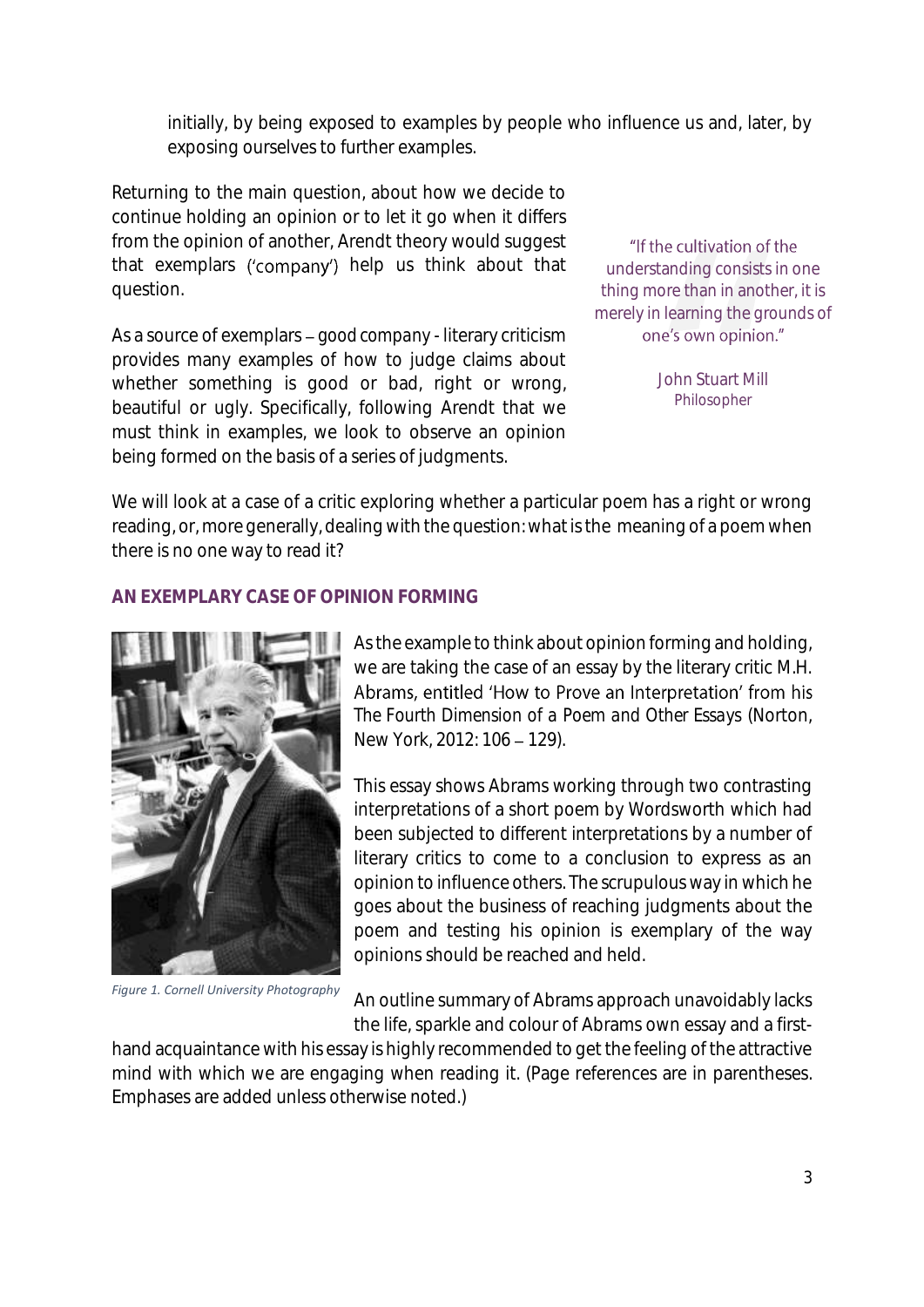## **Approach**

Abrams starting point is the claim, which is central to literary debates, that a poem cannot have a *determinate* meaning and that no one reading of a poem can be *the correct* reading. (106)

Abrams holds the contrary view that it is usually possible to reach an interpretation that "approximates the central or core meanings that the sentences of a poem were formed to convey" and that "valid reasons which support such an interpretation against a proposed alternative" can be adduced (107).

In other words, he holds to what he calls a traditional view, namely, that there is a right reading as against a misreading. He sets about assessing this position in the way he must for



making judgments, *i.e.*, by examining a particular concrete example – in his case, a specific poem - rather than in generalities.

Abrams starts by clearly identifying the matter at issue - in Wordsworth's poem the reference to 'she' - in the debate about the meaning of the poem and carefully sets out how he intends to proceed:

- Isolate essential features of its meaning that have been disputed by *competent* readers
- Identify the procedures for resolving the dispute. (107)

The meaning of the poem selected had been broadly accepted for some time until a radically new interpretation was presented which, Abrams says, was modestly and very well argued with many sound and detailed reasons. The result is that Abrams is 'forced' to "entertain seriously an interpretation [he] had rejected out of hand" (109).

Abrams explains that he and the other critic share " $a$  frame of reference  $-$  a tacit set of principles and procedures – that we automatically put into play in making sense of the text" and carefully details what he means by this. He also points out that it is only because of these presuppositions, a "tacit participation in a common interpretive practice", that the different arguments can engage with each other in "the same plane of discourse". (109)

We may note that, while the shared philosophy avoids the problem of incommensurability, whereby people can end up talking past each other, Abrams task is also made harder by this commonality because he cannot appeal to having a different 'religion', 'values', or 'philosophy' as is often made the end of discussions.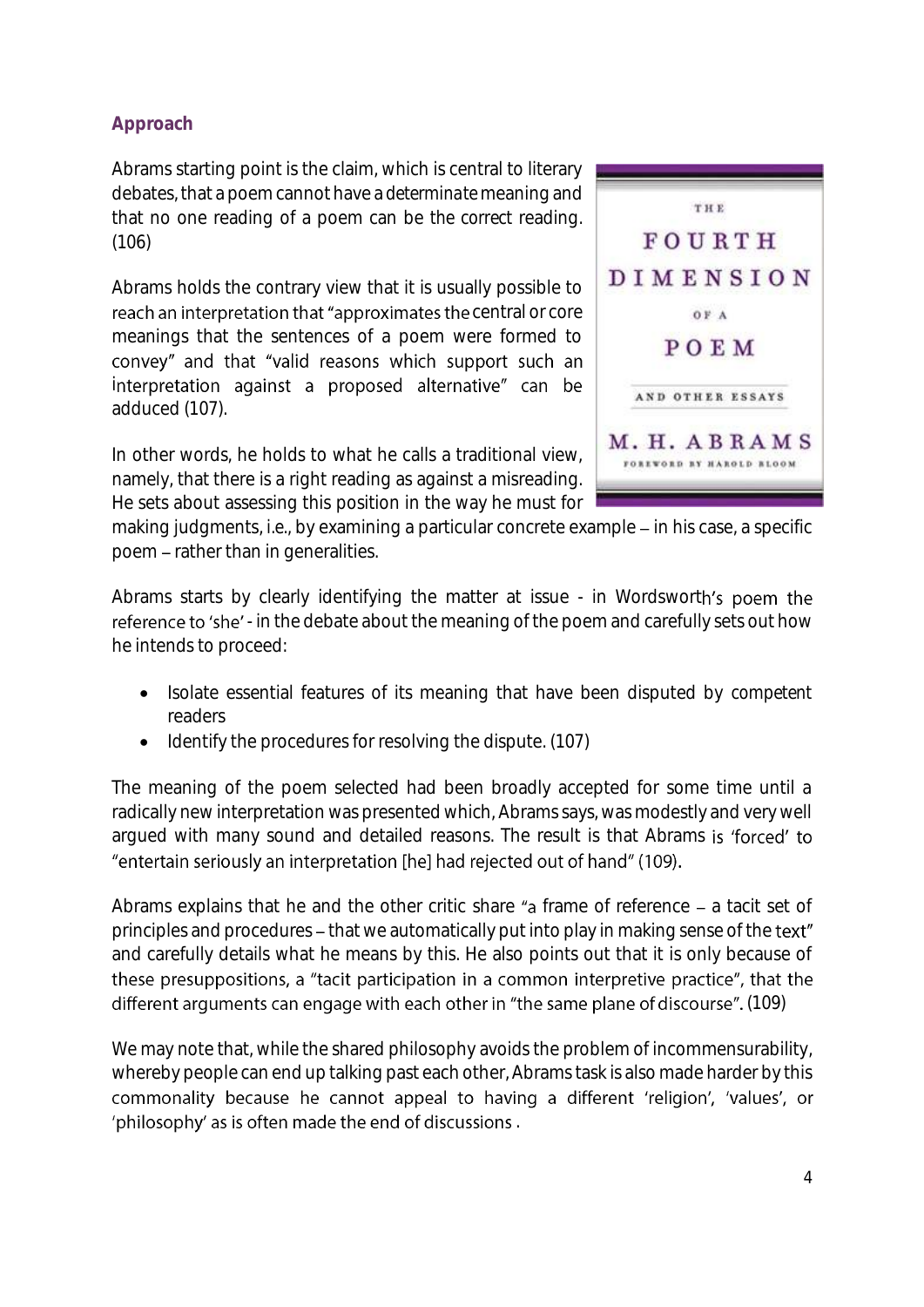The final aspect of his preparatory method is to note that the respective reasons each gives for their opinions "pretty much exhaust the inventory of the kind of evidence available" to resolve the disputed interpretations. (110)

A point, unmentioned by Abrams, to note at this stage is that he selects a strong case against his own view to take on his task.

Another observation is that Abrams at no point impugn the character and motives of the other person or question their intelligence or goodwill. He acknowledges people who disagree with him as being qualified readers. He does not use unsupported, vague or superficial statements to criticise other positions. He focuses on the issue, not *ad hominem*, criticism. In other words, Abrams does not behave as an 'Anointed'.

### **Reasoning**

1. Abrams first considers the 'for and against' of the references for the alternative interpretation and diligently concludes that further evidence is required.

Thus, Abrams does not stop at the first stage or at his own position, something that is quite common in 'debates'

2. His next step is to review the evidence of the author's intention adduced for the alternative reading, first within the text, which proves inadequate, and then outside the text. He does not find direct external evidence but does point to indirect evidence. Having weighed this evidence carefully Abrams concludes that the arguments for the alternative interpretation is a case of 'special pleading'. (112-6)

He still, however, allows that the question of the right interpretation is still an open one and asks where to turn for further evidence. (116)

3. The alternative case is developed by taking 'parallel' passages of a similar nature to the disputed one from the poet's other poems to support the alternative claim. Abrams reviews the *three strongest* of these passages in detail and assess that they 'lie askew' to the alternative interpretation of the poem being advanced. (116-9)

This brings Abrams to the other critics procedure of 'parallel passages' used to arque for the alternative interpretation and to object on the grounds that, to "arque by parallels justly", the selection must not be biased. The passages must satisfy a number of criteria he lists and argues that there are other passages not selected which offer closer parallels to the standard interpretation. (119-0)

At this point Abrams concludes that the "weight of evidence has tipped decidedly to the standard reading". Nevertheless, he still allows that the alternative interpretation is "an open, though greatly diminished possibility". Despite holding a different opinion, Abrams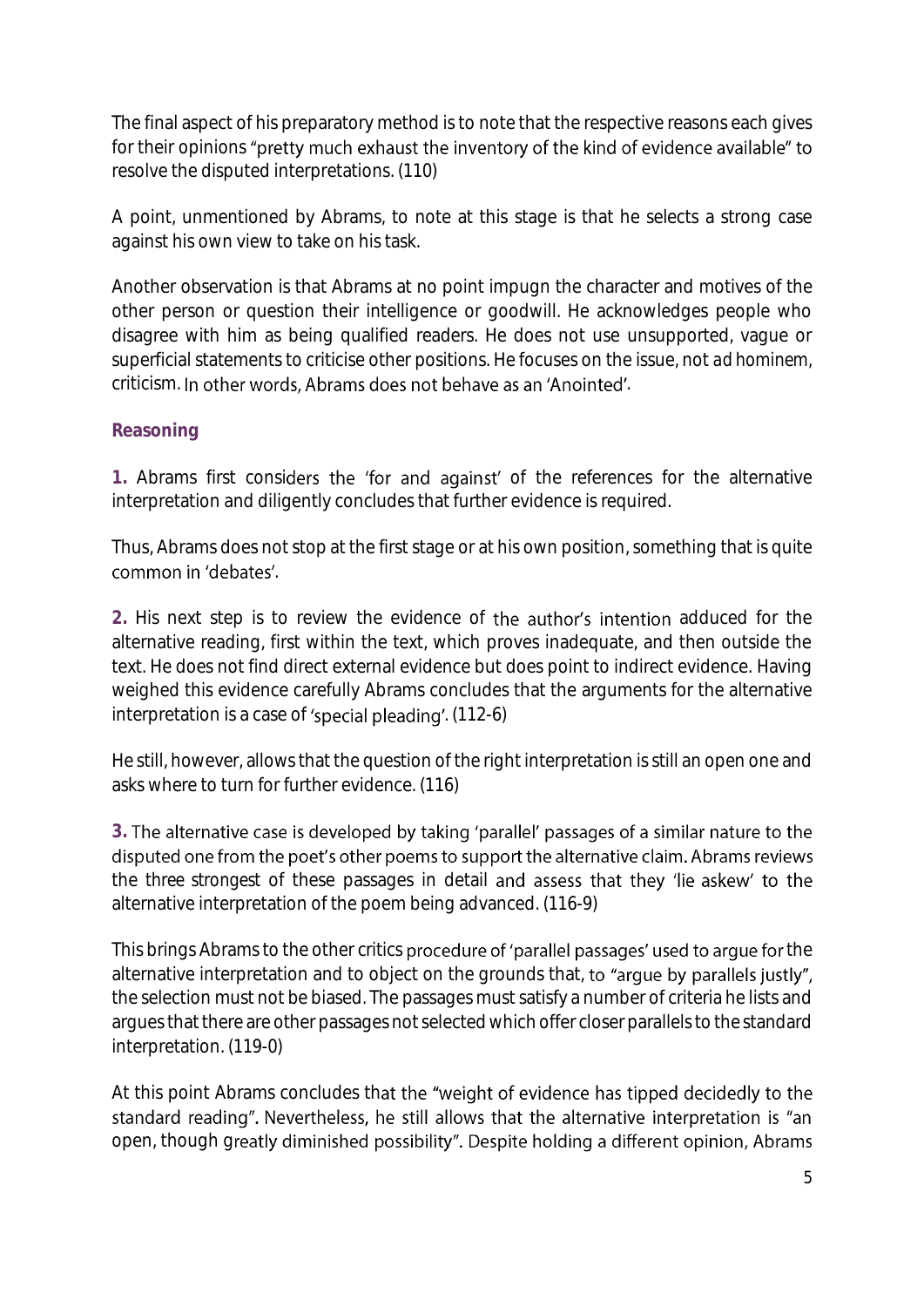diligently proceeds to test it against further possible grounds in support of the alternative reading to his. (120-1)

4. Describing the next test as an "important remaining resource", Abrams "entertains each reading in its turn as a hypothesis, in order to determine which one best fits the semantic aspects of the poem in its entirety". (121)

As always, Abrams very carefully sets out the issues involved in this procedure by noting that the semantic aspects of the poems language are not hard data which decisively accept or reject a hypothesis: "They are soft data, malleable enough to adapt themselves to each of two hypotheses, however divergent. Different potential ranges of significance in each component of the poem come into play, and fall into a different configuration, as we alter our interpretive vantage." (121)

Nevertheless, he continues, the situation of deciding between two conflicting hypothesis "while difficult, is not desperate" and expresses what could be regarded as an ethic of **dialogue** between two opinions:

"The possible meanings of the phrasal elements [of the poem], although adaptive to each hypothesis, are not so malleable but that some elements resist one or other interpretation, cry out against too drastic a manipulation of it semantic possibilities not with any public outcry, but within the *sensibility of a qualified reader* of [a poem of the type in question]". (121)

In this way, he asses that the alternative interpretation demands "pulling at what the *expert reader*, by his *(sic) internalized norms* of linguistic practice, *intuits as the normal range* of semantic possibilities" and gives rise to "semantic strain" when appraising the "total poem". (121-3)

Abrams shows us here the mode of a good conversation across viewpoint and now he comes to the key question: "Taking into account all the evidence and counterevidence, which interpretation of [the] poem are we justified in choosing?" (123)

**5.** Again, at this point in his reasoning, Abramsis scrupulous in pointing to another difficulty for his task: "The reasons for or against each reading are diverse, uncodified, and lacking in sharp criteria by which to measure the evidential weight. Furthermore, the diverse reasons are not only immeasurable; they are incommensurable with each other." (123)

**The question Abrams asks -** *how are we to judge the weight of such a reason against another such reason*? – is exactly the question at the heart of forming an opinion that **is, making a judgement which is expressed publicly as an opinion.**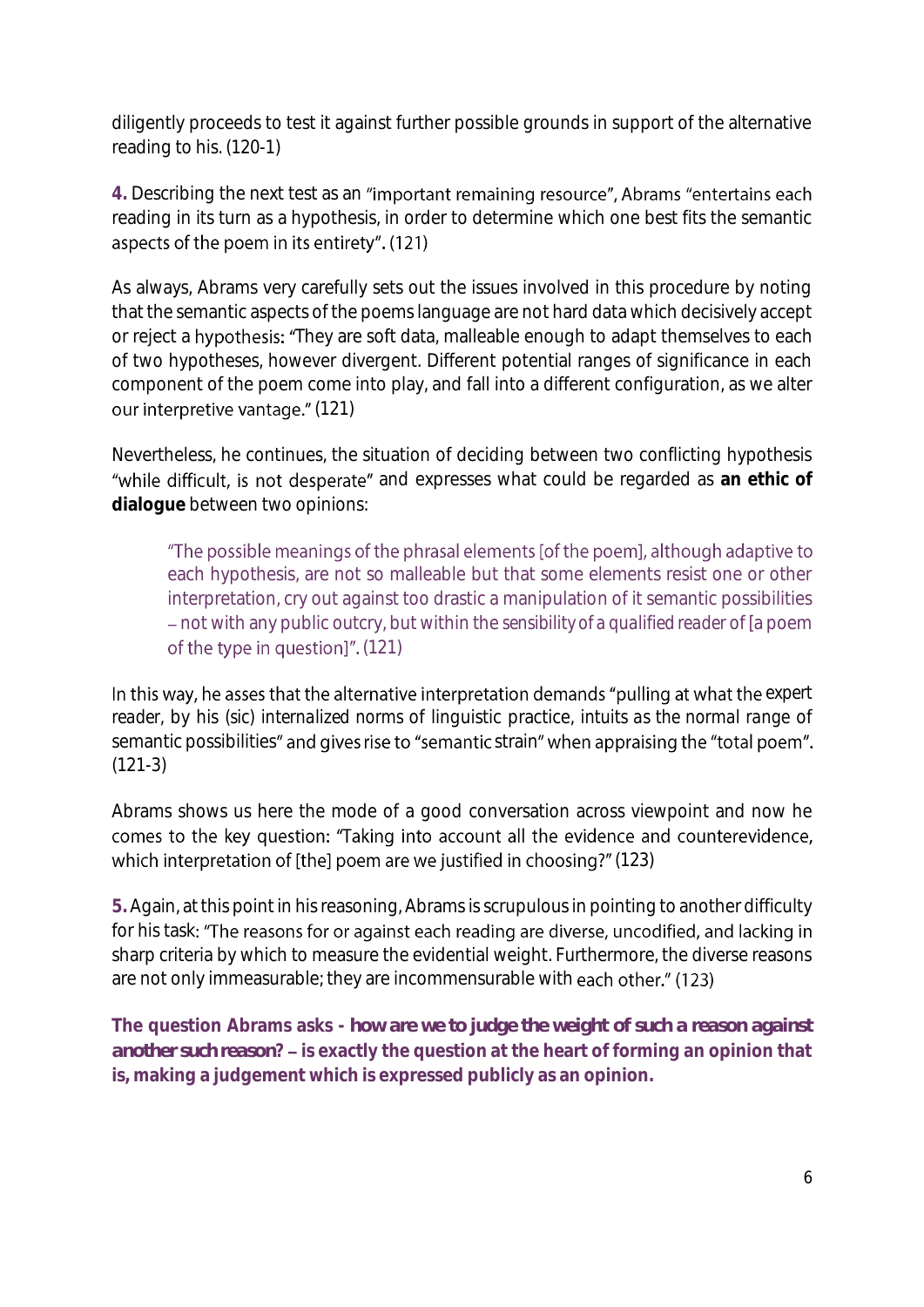While this would seem to make hopeless the attempt to achieve a valid interpretation, as Abrams says, he nevertheless suggests that: "As a matter of common practice, however, we are usually able to come to a firm decision about the purport of a poem." (123)

Abrams now explains further his approach and thereby illuminates the roles of judgments, as the basis for opinions in matters of right/wrong, beautiful/ugly, good/bad, and the emergence of judgments from the totality of a person's experiences, indeed, one could say, of the person.

He points out that: "We normally interpret a poem not only by reasoning about it, but by *applying our interpretive tact*, which is the seemingly *intuitive product of all our prior*  engagements with poems." (123)

6. Admitting that his procedure in this essay has been "artificial" made necessary by the disagreement with another literary critic, he says:

"It is only when this intuition is challenged by a drastically divergent possibility that we feel the *need to separate out*, *as explicit arguments*, *factors that are simultaneous and implicit* in our tactful decisions." (123-4)

Separating out elements for purposes analysis is a standard method of reasoning. Thus, "having assimilated the results of all the arguments pro and con", Abrams is now in a position to draw his conclusion that his "interpretive tact" finds the standard reading the valid one. (125)

**7.** Even at this point Abrams further tests his position by asking which of the readings "would do the author the greater justice, and ourselves as readers a clear benefit – to choose the reading which yields the better poem". (124)

Considering the poem as a whole with this further criterion yields the conclusion that the alternative reading minimizes the significance of shifts within the poem and dissipates the power and strength while the standard reading has a more effective dramatic structure and achieves much greater emotional power. (124)

**8.** There is one final consideration which, for some reason Abrams deals with in his penultimate section, and seemingly out of sequence. We will take it at this point of his argument as it fits better for our purposes of observing an exemplar at work. (127-8)

*Seven Types of Ambiguity* (1930) on the climate of critical opinion, Abrams introduces the idea of 'ambiguity' – signifying multiple meanings – and the implication that the 'either/or' approach should be converted into a 'both - and' approach. (127)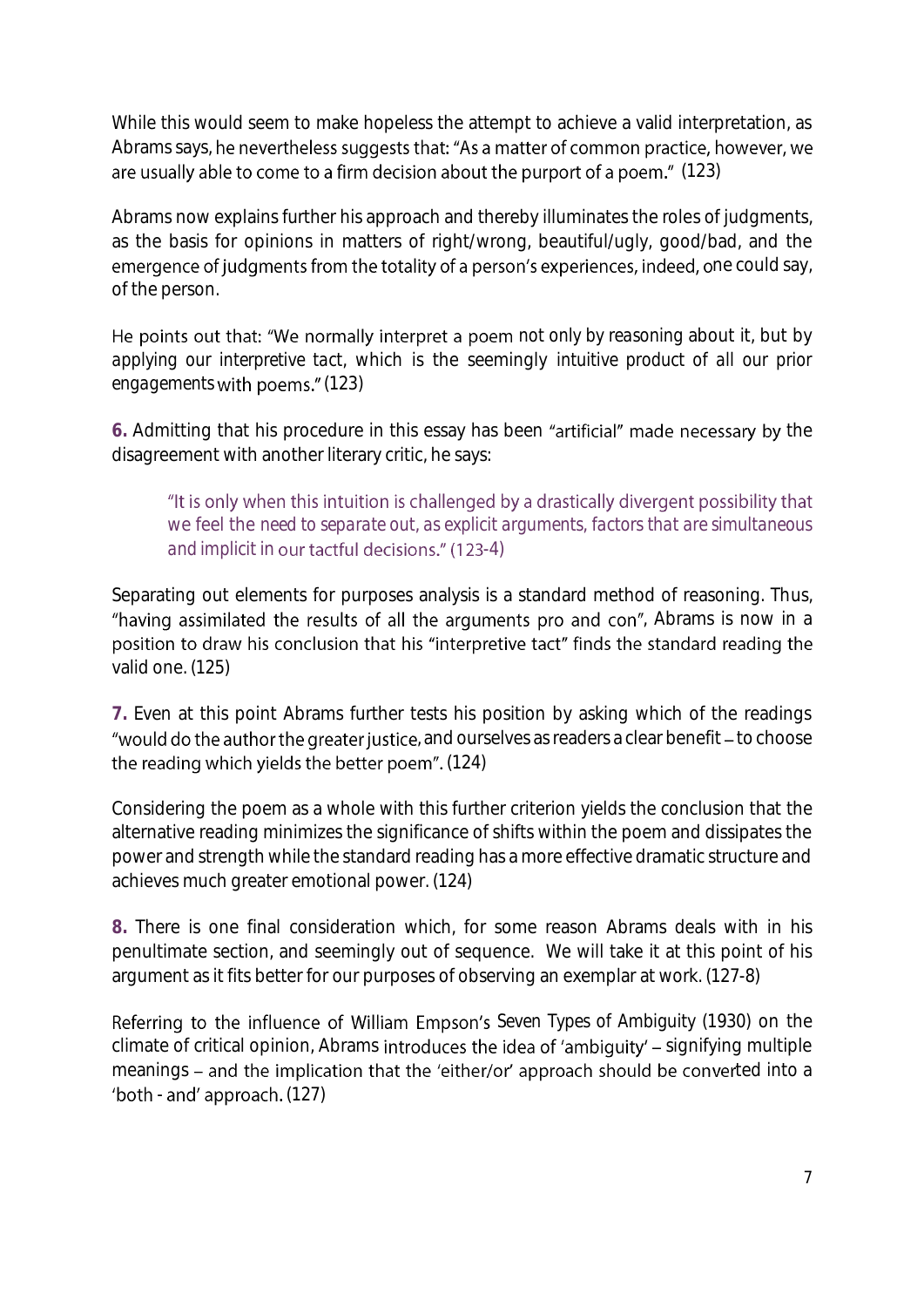He points out a necessary condition for this and other instances of multiple meanings: "the meanings, no matter how diverse, must be mutually compatible". (128)

He uses famous 'duck-rabbit' to illustrate the point: looked one way we see a duck; looked at again we see a rabbit. One drawing but two images in our mind. However, we cannot hold the two incompatible images simultaneously in our minds, *i.e.,* as both duck and rabbit at the same time. (128)



### **Finding**

On this basis he finds that the two contested meanings are "drastically incompatible" and that the standard reading is the correct interpretation. (128 -9)

Complimenting the other literary critic for running "a very good race", but "mindful of Wittgenstein's insight that the kind of certainty is the kind of language game", Abrams asserts "without hesitation" that the alternative interpretation is "certainly wrong". (129)

### **Disconcerting Discovery**

As he approaches the end of his reasoning, and although confirmed in the assurance that the traditional interpretation is correct, Abrams finds as "the upshot of all these considerations" that he is "confronted by a disconcerting discovery".

Although certain that the standard reading is right and the alternative reading is wrong, **he recognises and acknowledges that others disagree with him**, including his onetime colleague with whom many years before he taught jointly the graduate course in which this poem was introduced for the purpose of testing diverse interpretations. (125)

Admirably, Abrams asks himself:

"What to do when, myself so certain, I am confronted by a contrary judgment by indubitably qualified readers?" (125)

What do many of us do?

#### Abrams confesses that his first and "very human impulse is to get angry."

Probably a common reaction.

Nevertheless, he resists this impulse, goes over all the reasons he has formulated for holding his opinion as to the meaning of the poem and, it would seem reasonably, concludes: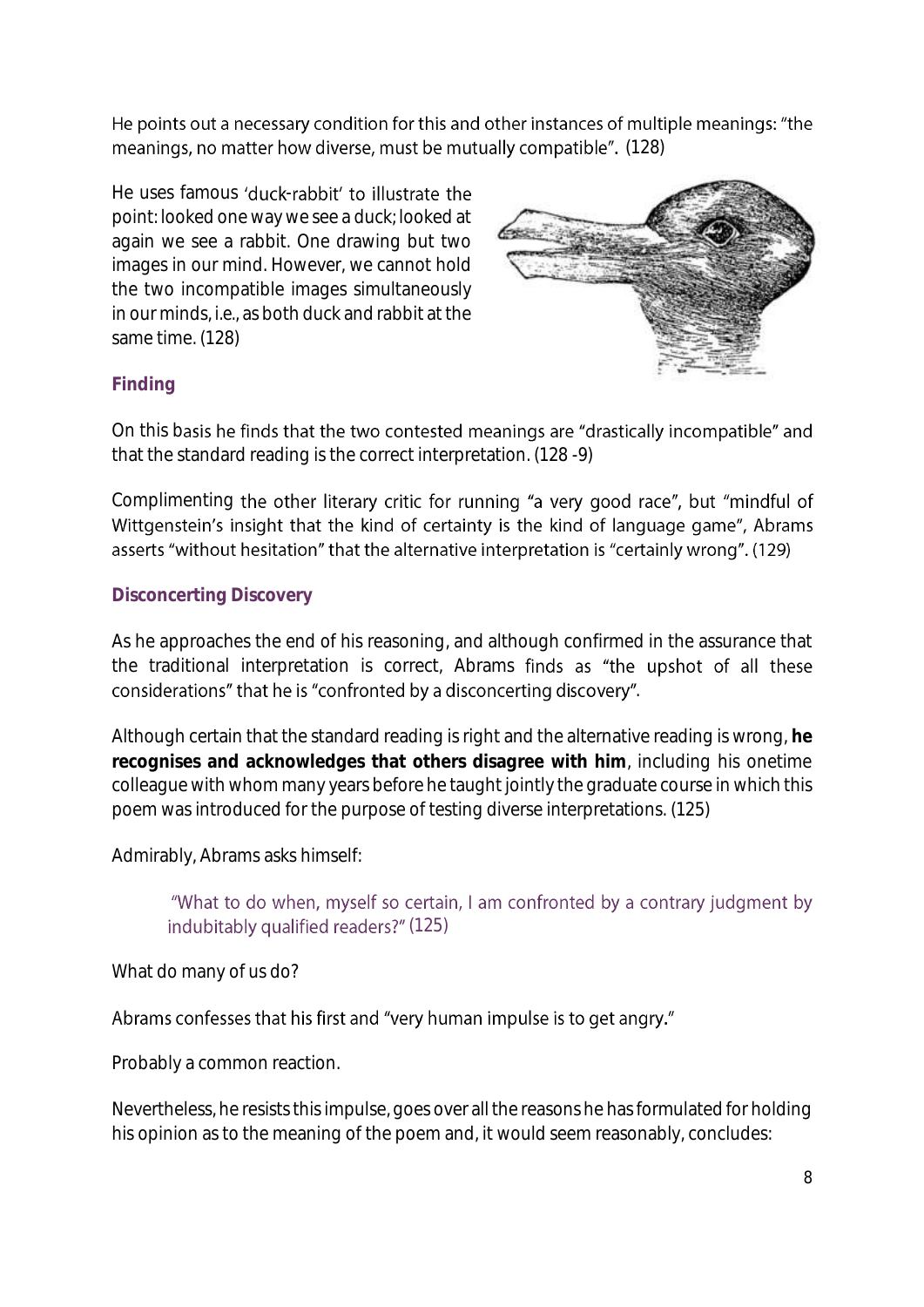"When I have done this, I can do no more; I have reached the point in giving reasons at which, as the philosopher Wittgenstein put it, 'the spade turns'." (125)

He feels at this point, as he says, that "I can only wait, with what patience I can muster, for an infusion of grace – an interpretive conversion – that will get the reader to see what to me is so evident".  $(125)$ 

Still, Abrams is unable to rest at this point as, on considering the matter, he realizes that

"... such a reader feels the same way about my stubbornness in maintaining my interpretation. So I have to admit that in this, and in **similar instances of interpretive deadlock** certainty of other qualified readers." (125)

Having put himself into the position of the other person, he sees that he seems to have reasoned himself into the position he set out to disprove, namely in interpreting poems no one reading can lay claim to being the right one, and makes an honest admission not often made in debates. (125)

#### **Dilemma**

Now Abrams has reached the stage in reasoning where he has to clarify *how he holds his opinion* about the interpretation of the poem.

He turns to Wittgenstein's idea of 'language games' formed to a diversity of human purposes with each 'game' operating according to a set of rules. Some rules cover a number of 'games' while other rules are specific to a particular 'game'. In the quest for certainty, quoting Wittgenstein, "the kind of certainty is the kind of language-game". Thus, the certainty in mathematics is specific to its language game while the certainties in the physical sciences depend on the application of rules specific to each.  $(125 - 6)$ 

Noting that the commonality among these types of sciences - that their language games are highly specialized being "designed systematically to exclude any role by individual **human differences**, in order to achieve universal agreement among all those who are competent players in each game" - brings Abrams to the nub of his discourse: the difference between these sciences and the "enterprise we call literary criticism". (126)

Enterprises such as literary criticism, which we can broaden into what is called the 'humanities' and to which we can add related human endeavours like business, politics, and law, is "specifically organised to allow room for the play of individual differences". (126)

Since readers will bring their "diverse sensibilities, ranges of experience, and individual temperaments" to bear on their interpretations of things, the consequence is that "...in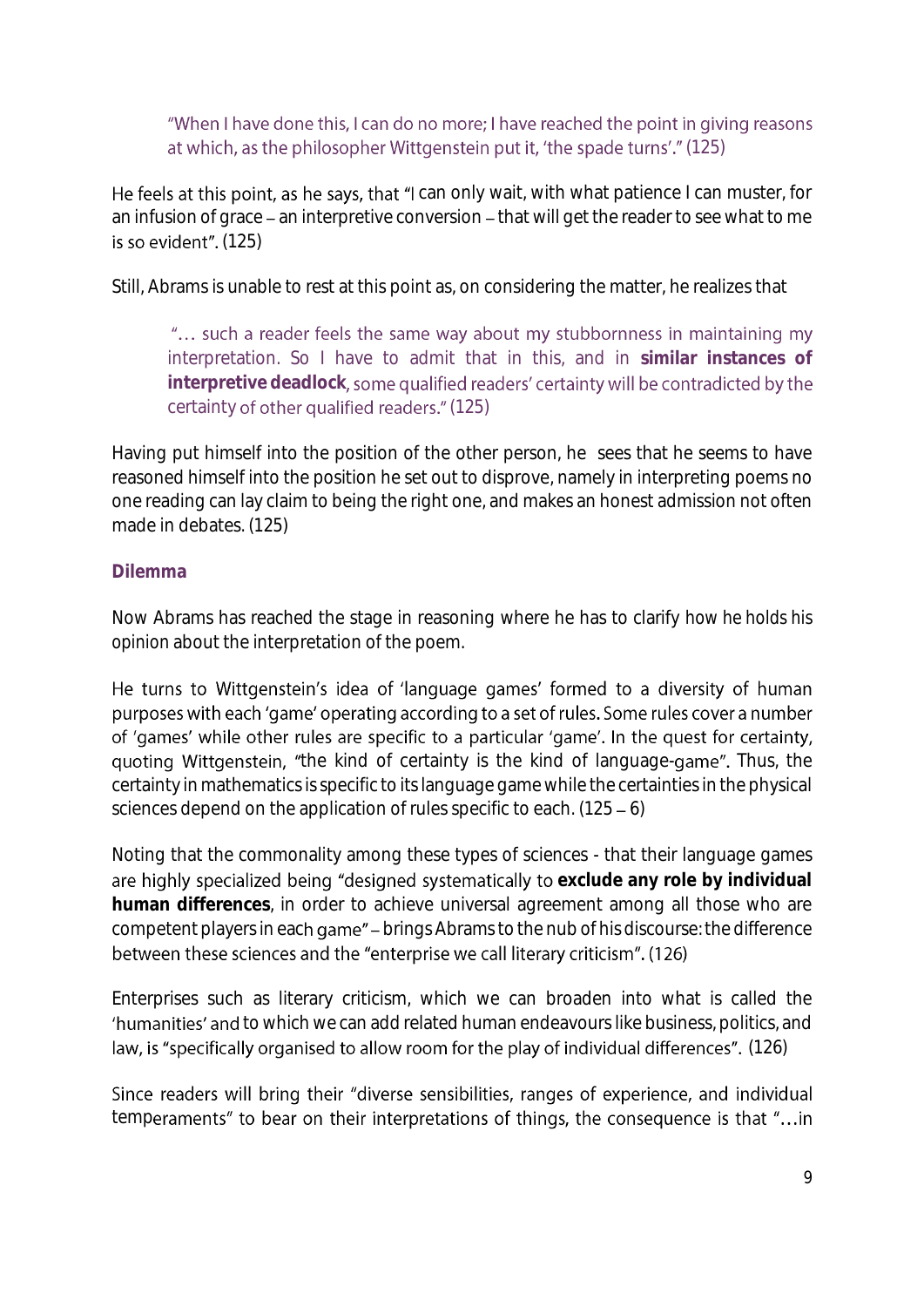some interpretive judgments, one's certainty about an interpretation, however supported by valid reasons, will remain open to disagreement by other qualified readers". (126)

He concludes that the poem in question falls into this category. (126)

#### **Values**

This brings to Abrams bottom line - his values:

"... in this *openness to disagreement* consists the validity, as well as the vitality and enduring interest, of literary criticism. The *inevitability of disagreement* in this, as in so many other humanistic pursuits, rests on a basic value: **the rich diversity of individual human beings**

and, from that value, it follows that:

"... the way to wisdom is to proceed rationally, to strive for maximum consensus, and – when all possible evidence is adduced to no avail – to *agree to disagree*, in the recognition that some disagreements in basic humanistic enterprises are ultimately unresolvable". (126 - 7)

### **IMPLICATIONS and CONCLUSION**

We have now reached a point with Abram's conclusion where we see him showing his 'liberal outlook', as Bertrand Russell described it. The essence of this outlook:

*what opinions are held, but in how they are held*; instead of being held dogmatically, they are held tentatively, and with a consciousness that new evidence may at any moment lead to their abandonment" (1950: 26; emphases in original).

Abrams, in searching for truth about the poem, comes to a conclusion which, for all his obvious belief in it, he does not present as certainty.

The distinction between 'truth' and 'certainty' leads to viewing 'science' as the search for truthfulness in contrast to 'authority' as the claim to certitude.

The way Abrams concludes his reasoning is, in Russell's words:

"...the way opinions are held in science. Science is empirical, tentative, and undogmatic; all immutable dogma is unscientific. The scientific outlook,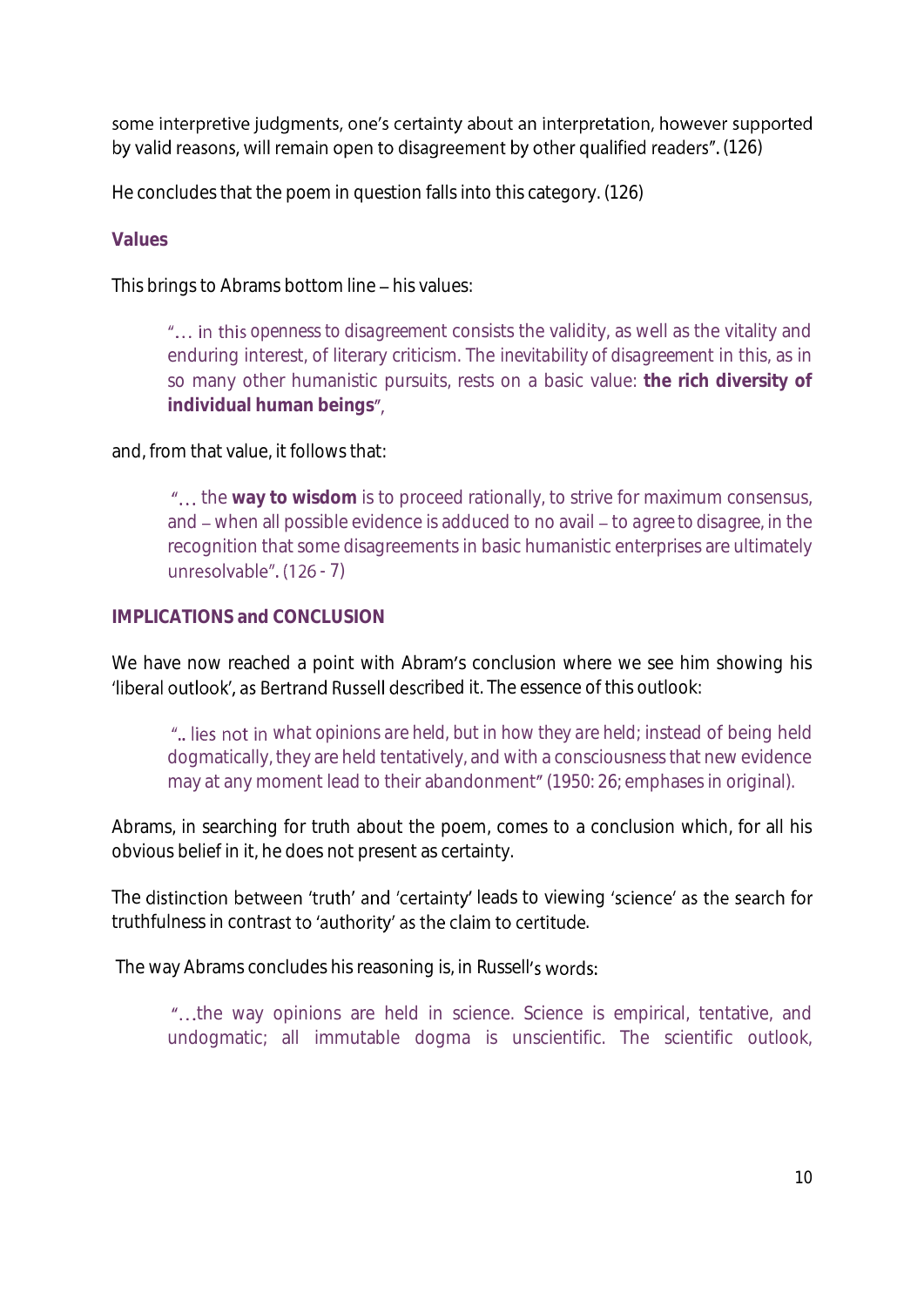accordingly, is the intellectual counterpart of what is, in the practical sphere, the outlook of Liberalism" (1950 :...).<sup>1</sup>

Referring to the philosopher John Locke's views on liberty and tolerance, Russell says that Locke:

*uncertainty of most of our knowledge* ....with the *intention of making men aware that they may be mistaken*, and that *they should take account of this possibility in all their dealings with men of opinions different from their*  own" (emphases added).

Abrams not only embodies the scientific outlook but also demonstrates how the 'Scientific Attitude' or 'Scientific Outlook' (as Waddington and Russell, respectively, call it) extends beyond what is often narrowly referred to as 'science', *i.e.*, the natural-physical and experimental sciences. The way in which he went about addressing his question can hardly be denied the label 'scientific' in any reasonable discourse.

A related implication we can draw is that holding in mind the key distinction between the meanings of *certainty* and *truth* can shape our orientation to issues, including socialpolitical stances broadly conceived as well as about business generally and management and strategy in particular. There is a connection in Russell's view to business: "What we may call, in a broad sense, the Liberal theory of politics is a recurrent product of commerce" (1950: 25). Travel and trade broaden minds.

Karl Popper (1994) echoes the approach of Russell when he says that all scientific knowledge - as a type of knowledge and way of knowing is tentative: there is no absolute certainty and no certain knowledge; science is a search for truth not certainty; and science as a body of knowledge is not a body of certain knowledge. Science, as Keynes said about Economics, is a *method* not a *doctrine*.

Our review of Abrams method - how he forms his opinion and how holds his opinion - brings to our attention the opposite of the scientific outlook/attitude. There are many manifestations of non-scientific, unscientific, and anti-scientific attitudes exhibited in all walks of life. We see it most especially in media commentary, in the competitions that are a dominant feature of politics in democracies today, and in business and its representation where 'spin' has come to predominate. The economist Thomas Sowell has memorably characterised one of these attitudes as the 'Anointed'.

The Scientific Outlook can be difficult to keep in mind and to live it: habits are powerful and 'efficiency' is an imperative. The 'Anointed' is an infectious practice today when short

**.** 

 $^{\rm 1}$ The term 'liberalism' has different connotations today and in different countries from what Russell meant in 1950.